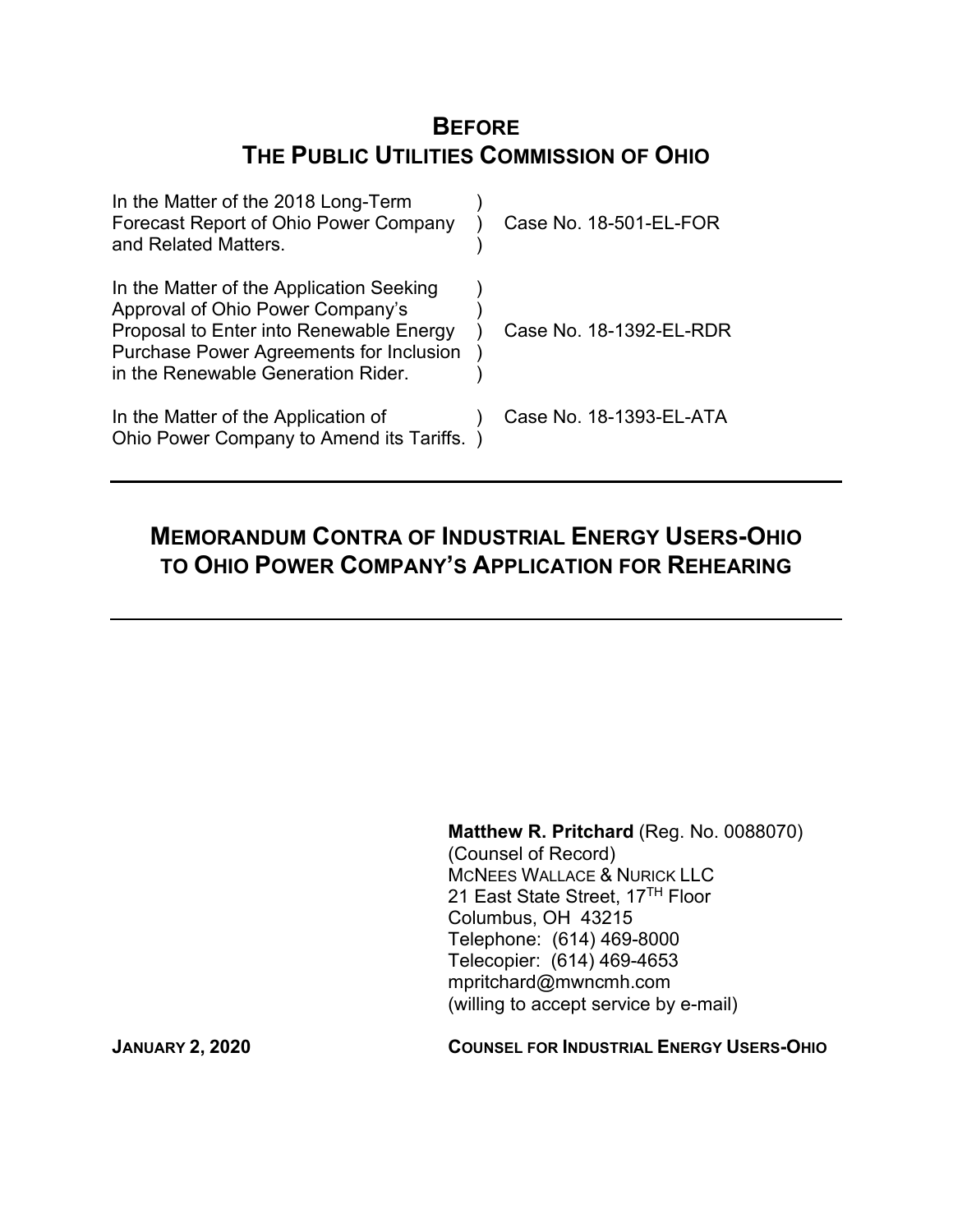# **BEFORE THE PUBLIC UTILITIES COMMISSION OF OHIO**

| In the Matter of the 2018 Long-Term<br>Forecast Report of Ohio Power Company<br>and Related Matters.                                                                                                            | Case No. 18-501-EL-FOR  |
|-----------------------------------------------------------------------------------------------------------------------------------------------------------------------------------------------------------------|-------------------------|
| In the Matter of the Application Seeking<br>Approval of Ohio Power Company's<br>Proposal to Enter into Renewable Energy<br><b>Purchase Power Agreements for Inclusion</b><br>in the Renewable Generation Rider. | Case No. 18-1392-EL-RDR |
| In the Matter of the Application of<br>Ohio Power Company to Amend its Tariffs.                                                                                                                                 | Case No. 18-1393-EL-ATA |

# **MEMORANDUM CONTRA OF INDUSTRIAL ENERGY USERS-OHIO TO OHIO POWER COMPANY'S APPLICATION FOR REHEARING**

Ohio Power Company ("AEP-Ohio") seeks rehearing of the Public Utilities Commission of Ohio's ("Commission") Opinion and Order in this matter but fails to demonstrate that any aspect of the decision is unlawful and unreasonable. The relief AEP-Ohio seeks, clarification on AEP-Ohio's legal right to file future reasonable arrangement applications in separate proceedings, is also not an appropriate matter for decision on rehearing in this proceeding. Having failed to demonstrate that it is either the Commission's decision is unlawful or unreasonable or that its relief could properly be granted, the Commission should deny the request for rehearing.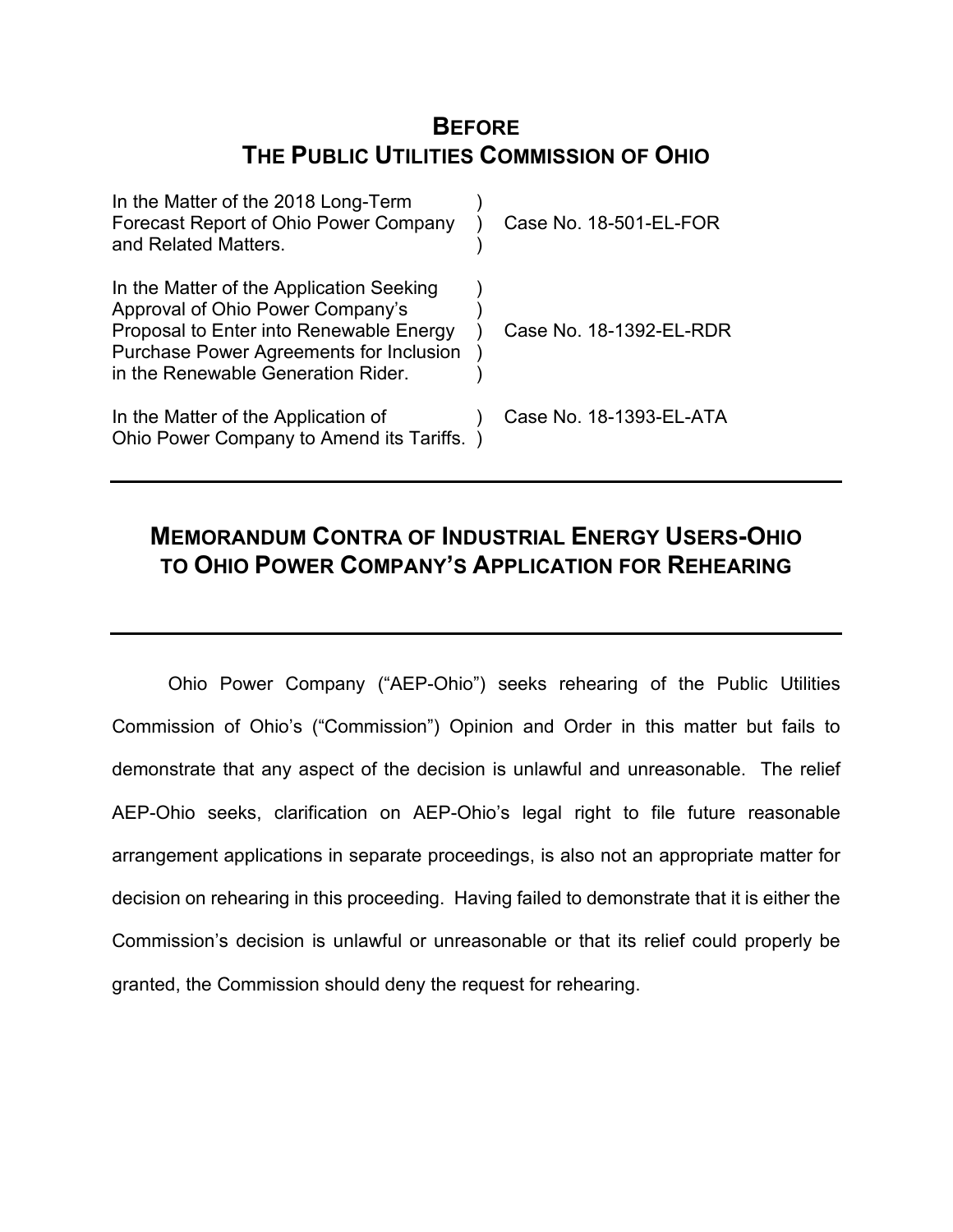# **I. LEGAL STANDARD FOR REHEARING**

R.C. 4903.10 provides that after any order, a party "may apply for rehearing in respect to any matters determined in the proceeding."<sup>1</sup> "Such application shall be in writing and shall set forth specifically the ground or grounds on which the applicant considers the order to be unreasonable or unlawful." *Id.* "When [a party] fail[s] to specifically allege in what respect the [Commission's] order [is] unreasonable or unlawful, the requirements of R.C. 4903.10 have not been met." *Disc. Cellular v. Pub. Util. Comm.*, 112 Ohio St. 3d 360, 2007-Ohio-53 ¶ 59. The "specificity" required by R.C. 4903.10 is "strictly construed." *Id.* 

## **II. ARGUMENT**

## **A. AEP-Ohio fails to demonstrate that any matter determined in this proceeding is unlawful and unreasonable**

As a threshold matter, AEP-Ohio concedes that it is not "challenging [the] decision on the merits."<sup>2</sup> AEP-Ohio's memorandum in support confirms this point because the memorandum in support does not contain the words unlawful or unreasonable, let alone demonstrate that any aspect of the Opinion and Order was unlawful and unreasonable.<sup>3</sup> As such, AEP-Ohio has not carried its burden of "specifically" demonstrating that the Commission should find in AEP-Ohio's favor, individually or collectively, on its three propositions of law.

<sup>1</sup> The right to rehearing also applies to matters at issue in the case that the Commission fails to rule upon. *See In re Application of Duke Energy Ohio Inc., for Approval of its Fourth Amended Corporate Separation Plan*, 148 Ohio St.3d 510, 2016-Ohio-7535 at ¶ 19.

<sup>2</sup> AEP-Ohio Application for Rehearing at 5 (Dec. 23, 2019).

<sup>3</sup> *Id.* at 3*.*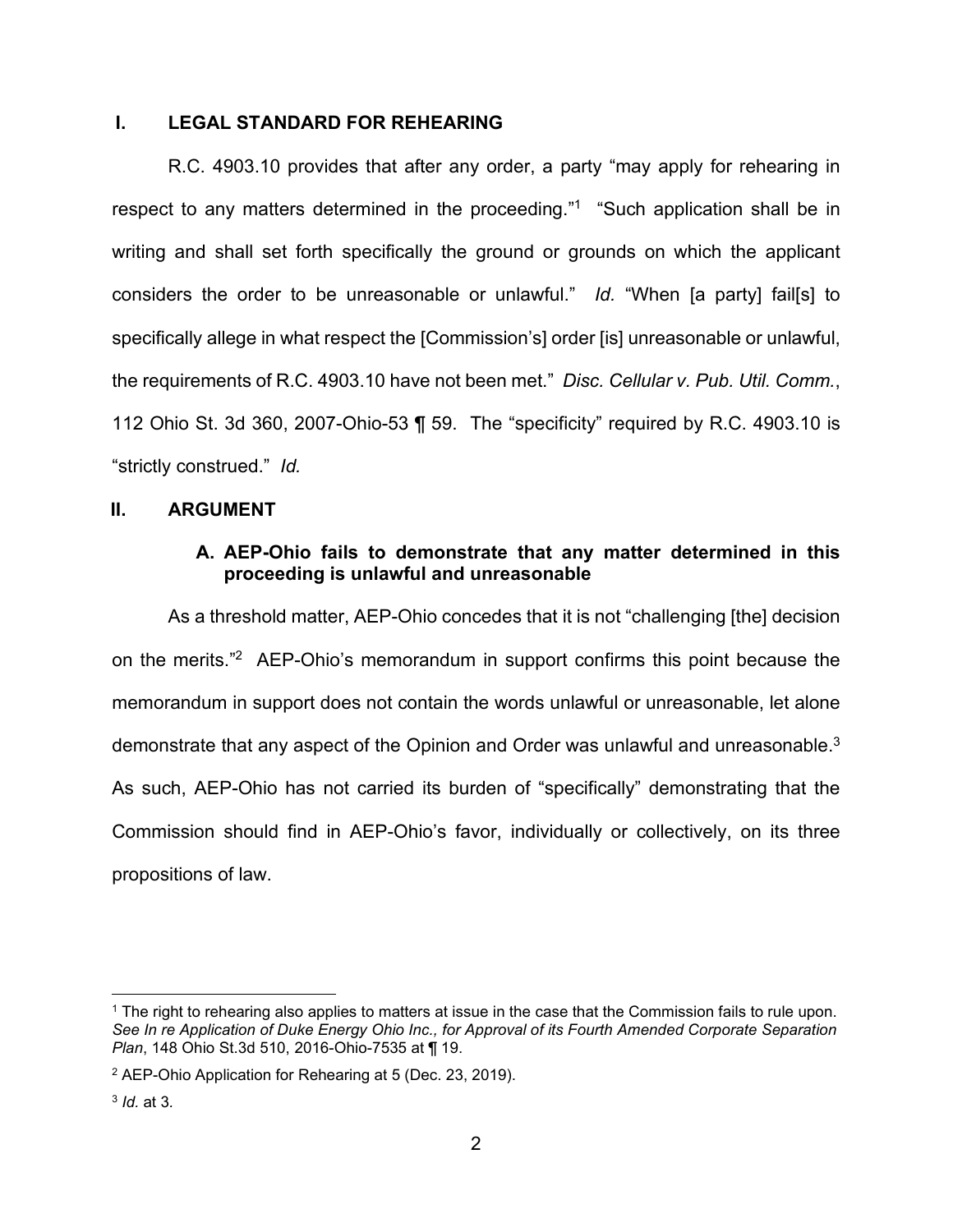#### **B. AEP-Ohio's Requested Relief is Improper**

Instead of demonstrating that any aspect of the Opinion and Order is unlawful or unreasonable, in its memorandum in support AEP-Ohio recounts the procedural history that culminated in the Opinion and Order and then briefly asks for the Commission to "clarify" what course of action AEP-Ohio may take in the future that would result in AEP-Ohio obtaining a ruling in its favor. More specifically, AEP-Ohio asks the Commission to "confirm that, despite a negative finding of need, the Company can nonetheless file applications under R.C. 4905.31 (such as the preliminary filing in Case No 19-2037-EL-AEC) to seek bypassable approval of retail contracts that support renewable projects . . . ."<sup>4</sup> The relief AEP-Ohio seeks is improper.

Initially, an application for rehearing must address a "matter determined in a proceeding," and the Commission must base its decisions on the record before it. R.C. 4903.10 & R.C. 4903.09. At issue in this case was AEP-Ohio's long term forecast plan, and specifically whether AEP-Ohio had demonstrated "need" for additional renewable generation projects. A proposal for a reasonable arrangement was not part of this case, and to-date, AEP-Ohio has not set forth in any proceeding the specific details of what it may file in a future reasonable arrangement application. Cost-recovery issues were also explicitly held in abeyance and were not part of the record to-date in the proceeding.<sup>5</sup> The case and the record do not address the lawfulness and reasonableness of any reasonable arrangement application or cost recovery mechanism. AEP-Ohio's requested relief is not supported by either R.C. 4903.09 or 4903.10.

<sup>4</sup> AEP-Ohio application for Rehearing at 6.

<sup>5</sup> *See* Entry at 7-8 (Jan. 14, 2019); Opinion and Order at 70-71 (Nov. 21, 2019).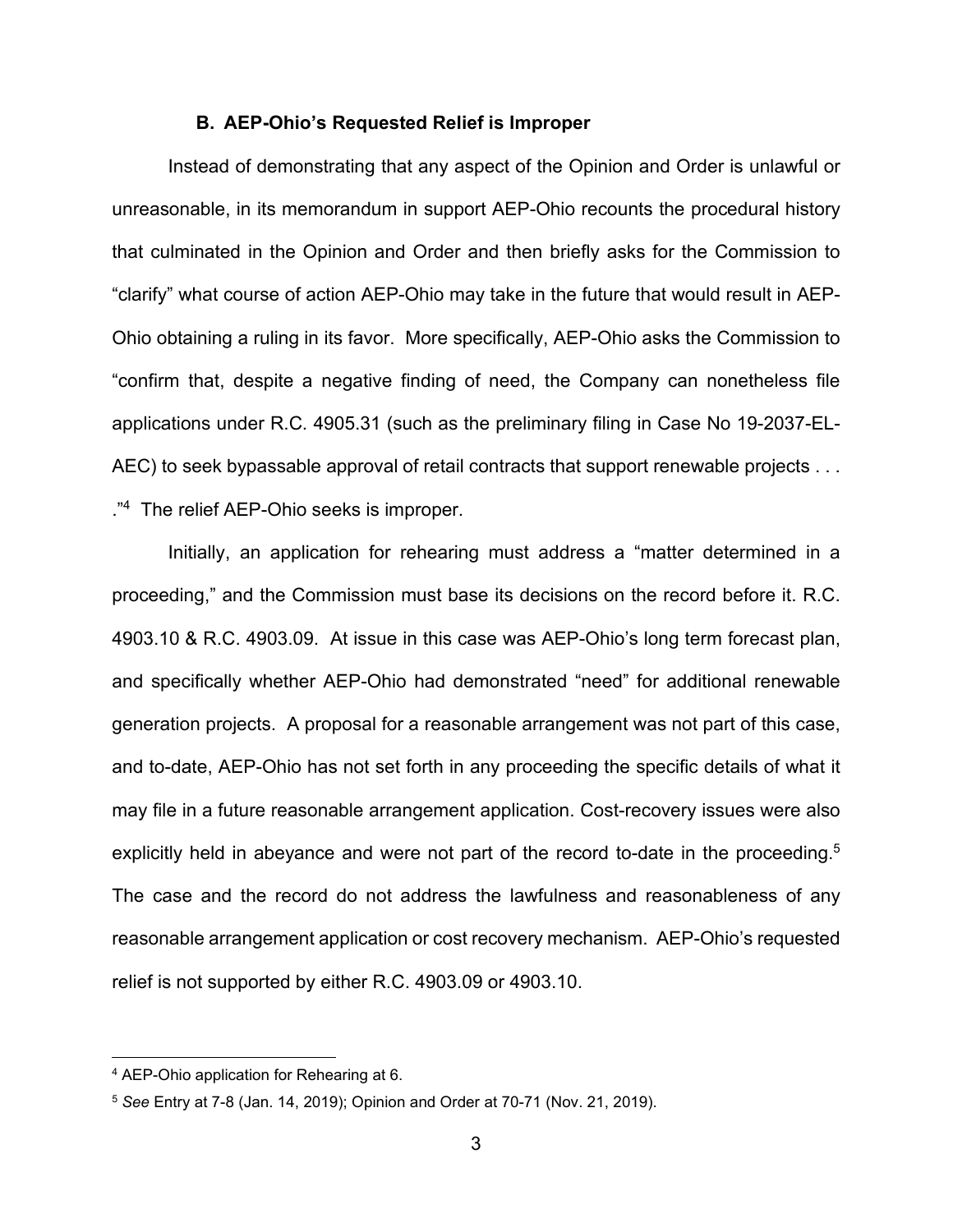Furthermore, R.C. 4905.31 is clear in that AEP-Ohio can file an application for approval of a reasonable arrangement. But, until an application has been filed and the details of such a proposal known, the lawfulness and reasonableness of the specific request cannot be determined. It would be inappropriate to provide an advisory opinion on the legality of unknown and undescribed reasonable arrangement applications and potential cost recovery for these unknown and undescribed arrangements. *See* R.C. 4903.09 (Commission cannot rule without record support). No further "clarification" is needed or warranted at this time.

## **III. CONCLUSION**

AEP-Ohio has filed an improper application for rehearing that should be denied. AEP-Ohio has not alleged that any aspect of the Opinion and Order is unlawful or unreasonable, a prerequisite for finding in AEP-Ohio's favor on rehearing. Moreover, the relief AEP-Ohio seeks is also improper because it goes beyond what was actually at issue in this case and asks the Commission to weigh in on yet-to-be-filed and yet-to-bedescribed reasonable arrangement applications and associated cost-recovery. The Commission should deny AEP-Ohio's application for rehearing.

Respectfully submitted,

/s/ Matthew R. Pritchard **Matthew R. Pritchard** (Reg. No. 0088070) (Counsel of Record) MCNEES WALLACE & NURICK LLC 21 East State Street, 17<sup>TH</sup> Floor Columbus, OH 43215 Telephone: (614) 469-8000 Telecopier: (614) 469-4653 mpritchard@mwncmh.com (willing to accept service by e-mail)

#### **JANUARY 2, 2020 COUNSEL FOR INDUSTRIAL ENERGY USERS-OHIO**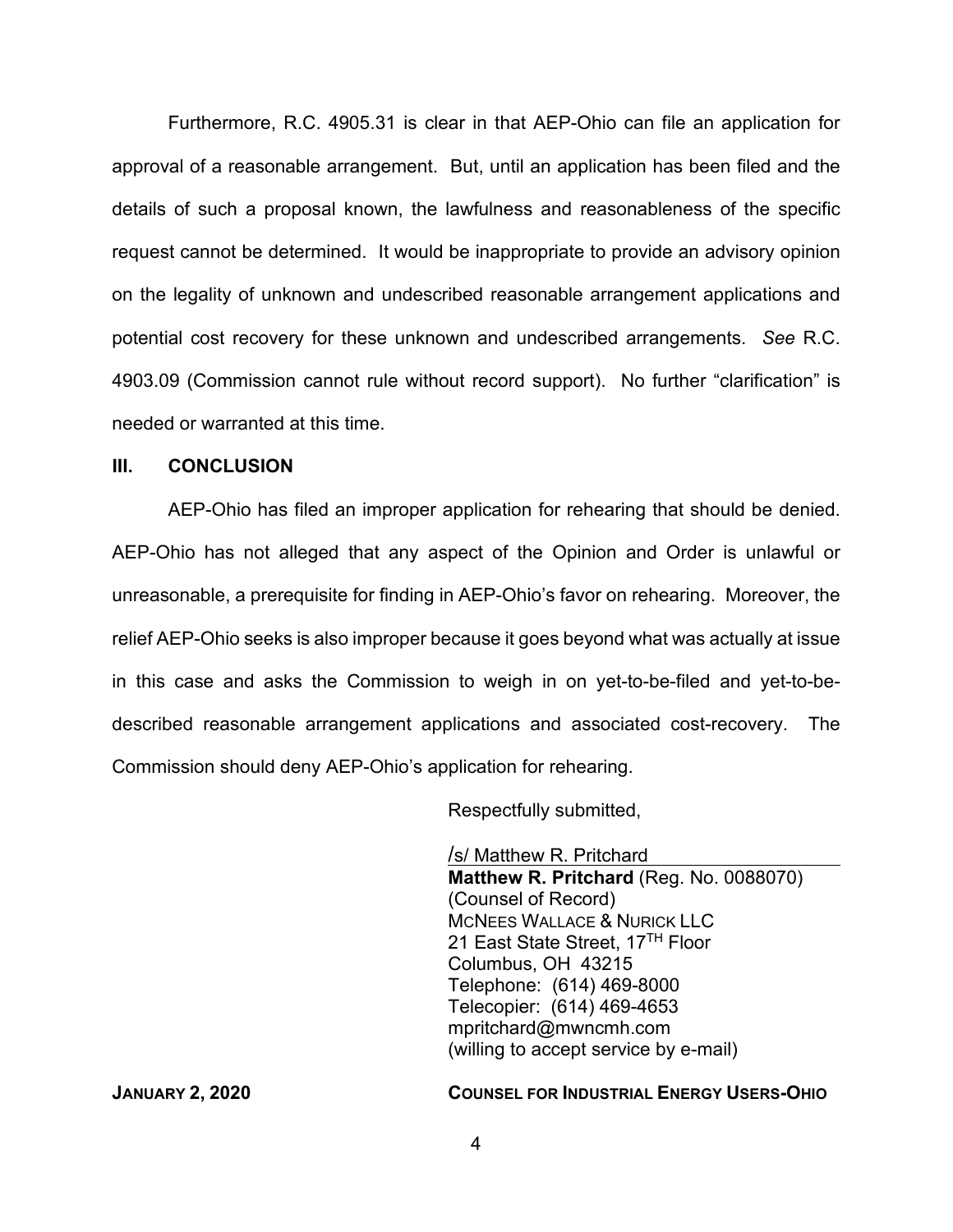## **CERTIFICATE OF SERVICE**

In accordance with Rule 4901-1-05, Ohio Administrative Code, the PUCO's e-filing system will electronically serve notice of the filing of this document upon the following parties. In addition, I hereby certify that a service copy of the foregoing *Memorandum Contra of Industrial Energy Users-Ohio to Ohio Power Company's Application for Rehearing* was sent by, or on behalf of, the undersigned counsel for Industrial Energy Users-Ohio, to the following parties of record on this 2nd day of January 2020, *via* electronic transmission, hand-delivery or U.S. mail, postage prepaid.

*/s/Matthew R. Pritchard* 

Matthew R. Pritchard

**Steven T. Nourse** (Reg. No. 0046705) (Counsel of Record) **Christen M. Blend** (Reg. No. 0086881) American Electric Power Service Corporation 1 Riverside Plaza, 29th Floor Columbus, OH 43215 stnourse@aep.com cmblend@aep.com

**Eric B. Gallon** (Reg. No. 0071465) **L. Bradfield Hughes** (Reg. No. 0070997) Porter Wright Morris & Arthur, LLP 41 South High Street, 30th Floor Columbus, OH 43215 egallon@porterwright.com bhughes@porterwright.com

**Christopher L. Miller** (Reg. No. 0063259) **Jason M. Rafeld** (Reg. No. 0079809) Ice Miller LLP 250 West Street Columbus, OH 43215 Christopher.miller@icemiller.com Jason.rafeld@icemiller.com

**COUNSEL FOR OHIO POWER COMPANY** 

**Michael L. Kurtz Kurt J. Boehm Jody Kyler Cohn**  Boehm, Kurtz & Lowry 36 East Seventh Street, Suite 1510 Cincinnati, OH 45202 mkurtz@BLKlawfirm.com kboehm@BLKlawfirm.com jkylercohn@BLKlawfirm.com

#### **COUNSEL FOR THE OHIO ENERGY GROUP**

**Colleen L. Mooney** (Reg. No. 0015668) Ohio Partners for Affordable Energy PO Box 12451 Columbus, OH 43212-2451 cmooney@opae.org

#### **COUNSEL FOR OHIO PARTNERS FOR AFFORDABLE ENERGY**

**Angela Paul Whitfield** (Reg. No. 0068774) Carpenter Lipps & Leland LLP 280 North High Street, Suite 1300 Columbus, OH 43215 paul@carpenterlipps.com

**COUNSEL FOR THE KROGER CO.**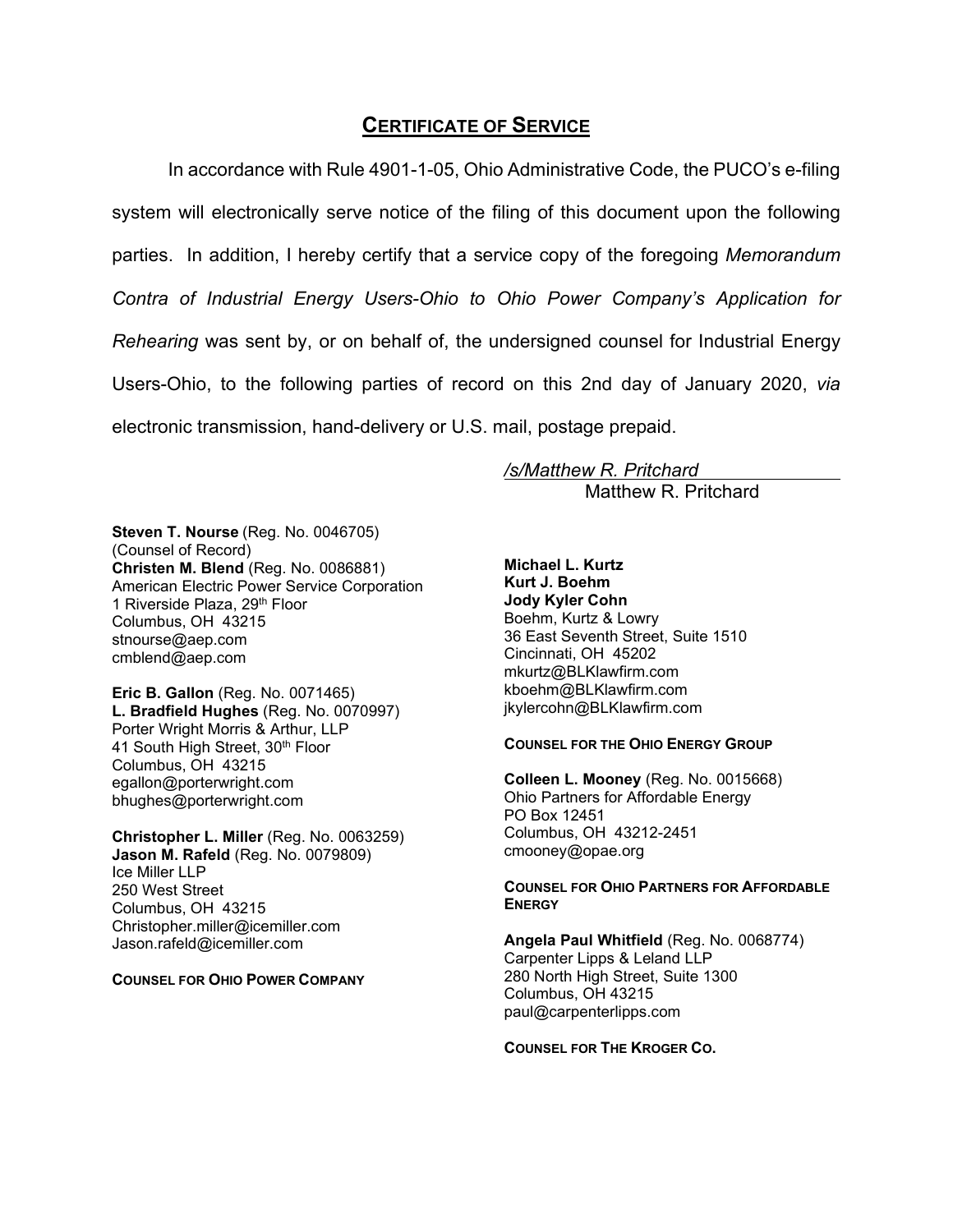**Richard C. Sahli** (Reg. No. 0007360) Richard Sahli Law Office, LLC 981 Pinewood Lane Columbus, OH 43230-3662 rsahli@columbus.rr.com

#### **Tony Mendoza**

Staff Attorney Sierra Club 2101 Webster St., 13th Floor Oakland, CA 94612 tony.mendoza@sierraclub.org

#### **COUNSEL FOR THE SIERRA CLUB**

**Maureen R. Willis** (Reg. No. 002847) Senior Counsel (Counsel of Record) **William J. Michael** (Reg. No. 0070921) **Christopher Healey** (Reg. No. 0086027) Assistant Consumers' Counsel Office of the Ohio Consumers' Counsel 65 East State Street, 7th Floor Columbus, OH 43215 Maureen.willis@occ.ohio.gov William.michael@occ.ohio.gov Christopher.healey@occ.ohio.gov

**COUNSEL FOR THE OFFICE OF THE OHIO CONSUMERS' COUNSEL**

**Kimberly W. Bojko** (Reg. No. 0069402) **Brian W. Dressel (Reg. No. 0097163)** Carpenter Lipps & Leland LLP 280 North High Street, Suite 1300 Columbus, OH 43215 Bojko@carpenterlipps.com Dressel@carpenterlipps.com

#### **COUNSEL FOR OHIO MANUFACTURERS' ASSOCIATION ENERGY GROUP**

**Joseph Oliker** (Reg. No. 0086088) (Counsel of Record) **Michael Nugent** (Reg. No. 0090408) IGS Energy and IGS Solar, LLC 6100 Emerald Parkway Dublin, OH 43016 joliker@igsenergy.com mnugent@igsenergy.com

#### **COUNSEL FOR IGS ENERGY AND IGS SOLAR**

**Miranda Leppla** (Reg. No. 0086351) (Counsel of Record) **Trent Dougherty** (Reg. No. 0079817) **Chris Tavenor** (Reg. No. 0096642) Ohio Environmental Council 1145 Chesapeake Avenue, Suite 1 Columbus, OH 43212-3449 mleppla@theOEC.org tdougherty@theoec.org ctavenor@theoec.org

**COUNSEL FOR THE OHIO ENVIRONMENTAL COUNCIL**

**Robert Dove** (Reg. No. 0092019) Kegler Brown Hill Ritter Co., LPA 65 East State Street, Suite 1800 Columbus, OH 43215-4295 rdove@keglerbrown.com

#### **COUNSEL FOR NATURAL RESOURCES DEFENSE COUNCIL**

**Mark A. Whitt** (Reg. No. 0067996) WHITT STURTEANT LLP The KeyBank Building, Suite 1590 88 East Broad Street Columbus, OH 43215 whitt@whitt-sturtevant.com

#### **COUNSEL FOR DIRECT ENERGY, LP AND RETAIL ENERGY SUPPLY ASSOCIATION**

**John F. Stock** (Reg. No. 0004921) **Orla E. Collier** (Reg. No. 0014317) Benesch, Friedlander, Coplan & Aronoff LLP 41 S. High Street, 26<sup>th</sup> Floor Columbus, OH 43215 jstock@beneschlaw.com ocollier@beneschlaw.com

#### **Mark J. Silberman**

Benesch Friedlander Coplan & Aronoff LLP 333 West Wacker Drive, Suite 1900 Chicago, IL 60606 (312) 212-4952 (T) (312) 767-9192 (F) msilberman@beneschlaw.com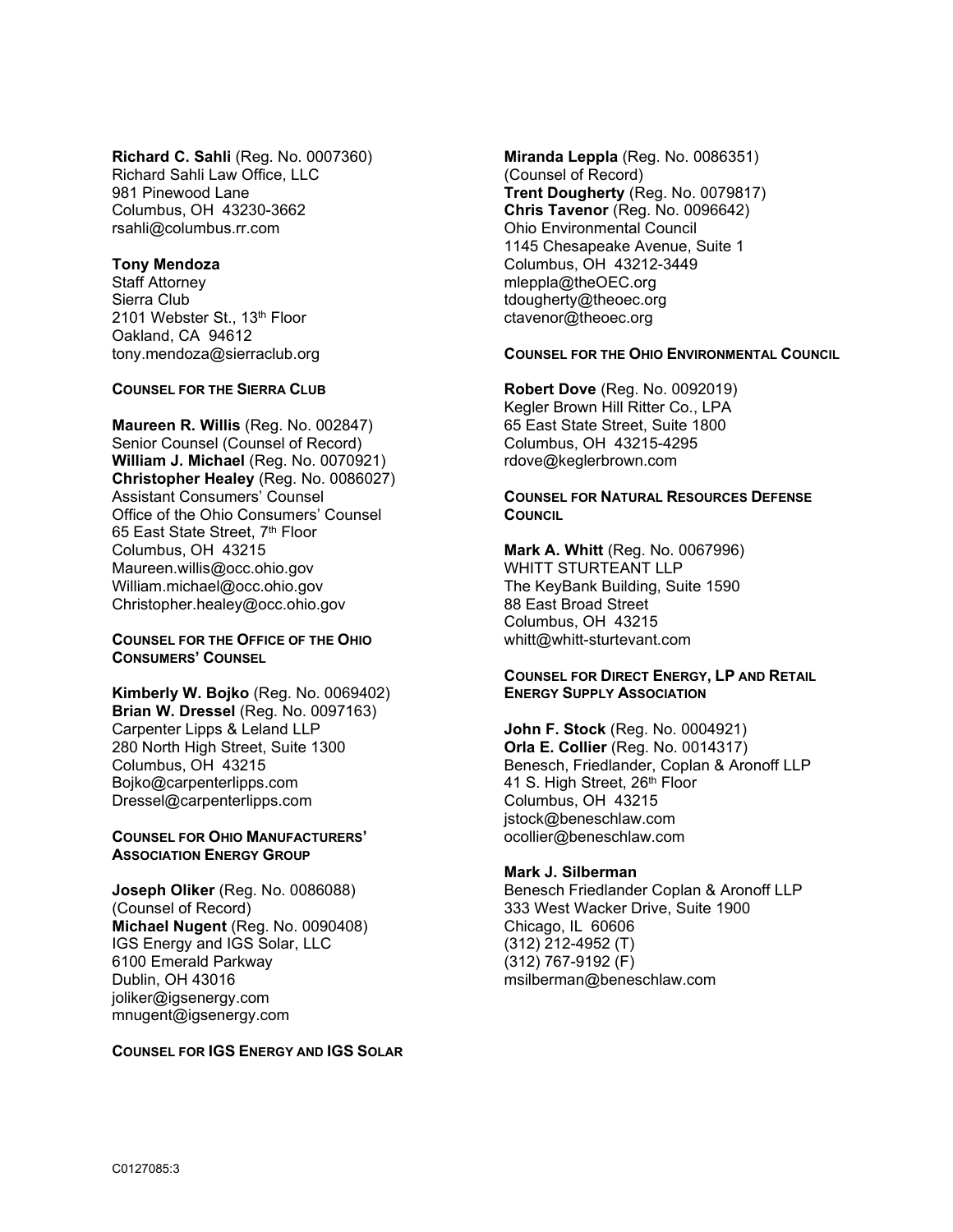**John Rego** (Reg. No. 0039774) **Michael Montgomery** (Reg. No. 0070922) Benesch Friedlander Coplan & Aronoff LLP 200 Public Square, Suite 2300 Cleveland, OH 44114 jrego@beneschlaw.com mmontgomery@beneschlaw.com

### **COUNSEL FOR OHIO COAL ASSOCIATION**

**Devin D. Parram** (Reg. No. 0082507) Bricker & Eckler LLP 100 South Third Street Columbus, OH 43215 dparram@bricker.com

#### **COUNSEL FOR THE OHIO HOSPITAL ASSOCIATION**

**Katie Johnson Treadway** (Reg. No. 0091064) One Energy Enterprises LLC 12385 Township Rd. 215 Findlay, OH 45840 ktreadway@oneenergyllc.com

#### **Dylan F. Borchers**

Bricker & Eckler LLP 100 South Third Street Columbus, OH 43215-4291 dborchers@bricker.com

#### **COUNSEL FOR ONE ENERGY ENTERPRISES LLC**

**Christine M. T. Pirik** (Reg. No. 0029759) (Counsel of Record **Terrence O'Donnell** (Reg. No. 0074213) **William V. Vorys** (Reg. No. 0093479) **Cristina N. Luse** (Reg No. 0097785) Dickinson Wright PLLC 150 East Gay Street, Suite 2400 Columbus, OH 43215 cpirik@dickinsonwright.com todonnell@dickinsonwright.com wvorys@dickinsonwright.com cluse@dickinsonwright.com

#### **COUNSEL FOR MID-ATLANTIC RENEWABLE ENERGY COALITION**

**Michael J. Settineri** (Reg. No. 0073369) (Counsel of Record **Gretchen L. Petrucci** (Reg. No. 0046608) Vorys, Sater, Seymour and Pease LLP 52 East Gay Street Columbus, OH 43215 mjsettineri@vorys.com glpetrucci@vorys.com

#### **COUNSEL FOR PJM POWER PROVIDERS GROUP AND THE ELECTRIC POWER SUPPLY ASSOCIATION**

**Michael D. Dortch** (Reg. No. 0043897) **Richard R. Parsons** (Reg. No. 0082270) **Justin M. Dortch** (Reg. No. 0090048) Kravitz, Brown & Dortch, LLC 65 East State Street, Suite 200 Columbus, OH 43215 mdortch@kravitzllc.com rparsons@kravitzllc.com jdortch@kravitzllc.com

#### **COUNSEL FOR CALPINE RETAIL HOLDINGS, LLC**

**Nathan D. Painter** (Reg. No. 0076274) Painter & Associates, LLC 5123 Norwich Street, Suite 200 Hilliard, OH 43026 (614) 319-3306 (T) (614) 594-7170 (F) nathan@painterandassociates.com

#### **COUNSEL FOR DR. NOAH DORMADY**

**Thomas McNamee** (Reg. No. 0018010) Public Utilities Section Assistant Attorney General Office of the Ohio Attorney General 30 E. Broad St., 16th Floor Columbus, OH 43215 thomas.mcnamee@ohioattorneygeneral.gov

#### **COUNSEL FOR THE STAFF OF THE PUBLIC UTILITIES COMMISSION OF OHIO**

### **Sarah Parrot**

**Greta See**  Attorney Examiners Public Utilities Commission of Ohio 180 East Broad Street, 12<sup>th</sup> Floor Columbus, OH 43215 Sarah.Parrot@puc.state.oh.us Greta.See@puc.state.oh.us

#### **ATTORNEY EXAMINERS**